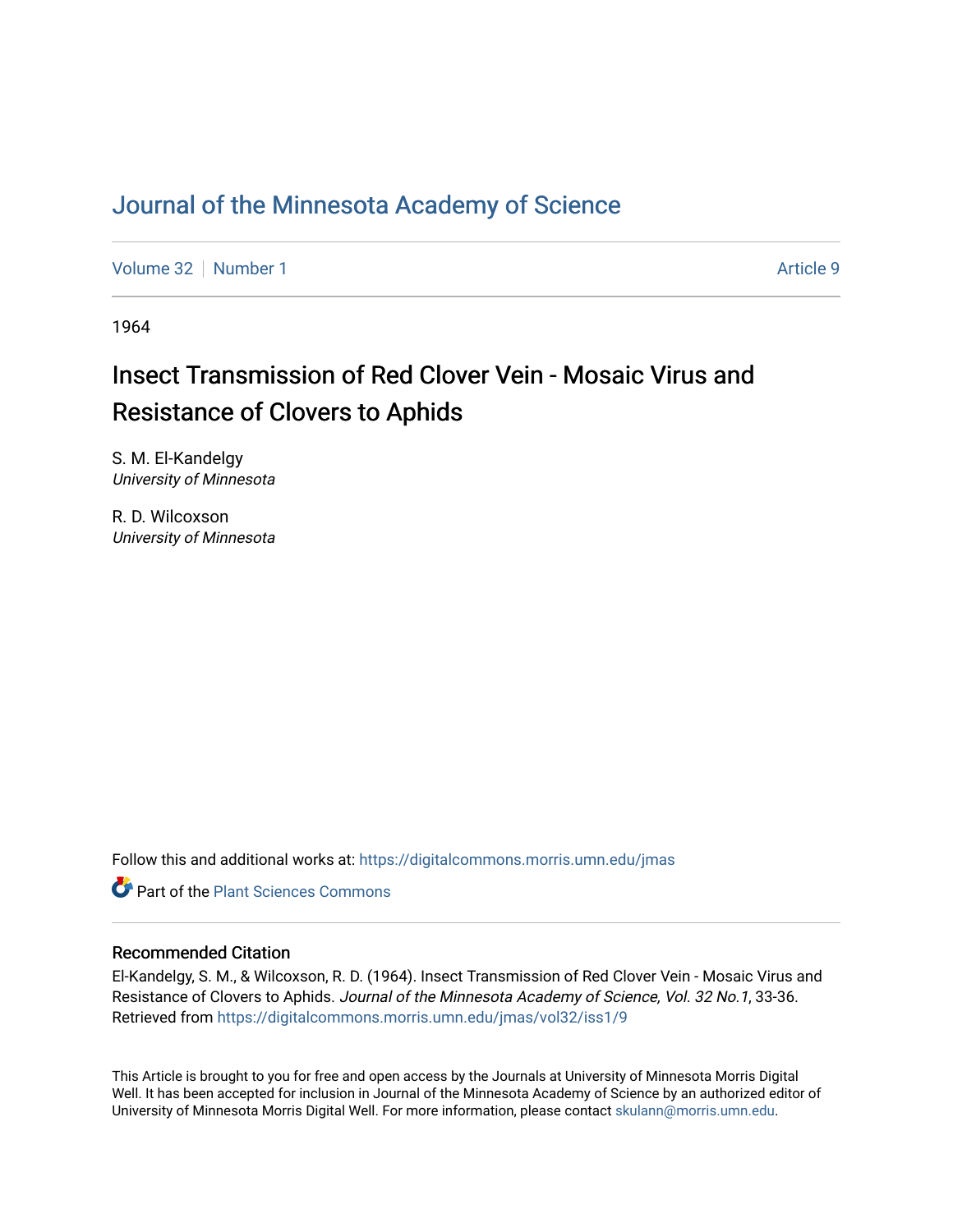## *Insect Transmission* **of** *Red Clover Vein-Mosaic Virus and Resistance* **of** *Clovers to Aphids***<sup>1</sup>**

S. M. EL-KANDELGY AND R. D. WILCOXSON <sup>2</sup>

*University of Minnesota, St. Paul* 

The pea aphid, *Acyrthosiphon pisum* (Harris), transmitted red clover vein-mosaic virus (RCVMV) after an acquisition feeding of one half minute and an inoculation feeding of two minutes. The clover aphid, *Anuraphis bakeri* (Cowen) failed to transmit RCVMV. Dollard, Lakeland and Wegener red clover varieties contained plants that were resistant or susceptible to the pea aphid. Dollard and Lakeland were more resistant to the pea aphid than Wegener. Resistance was due to non-attractiveness and antibiosis to the pea aphid.

Red clover vein-mosaic virus (RCVMV), described by Osborn (1937), is identical with the "Wisconsin pea stunt" virus described by Hagedorn and Walker ( 1949), according to Hagedorn and Hanson, (1951). It occurs in midwestern United States (Goth and Wilcoxson, 1962; Graves and Hagedorn, 1956) in peas and clovers, in Finland and Russia in red clover (Hagedorn et al, 1959; Jamalainan, 1957), and in the Netherlands, Switzerland, England, Sweden, Western Germany and Poland, in peas and red clover (Hagedorn et al, 1959).

The most conspicuous 'sympton of RCVMV infection in red clover is chlorosis along veins of leaflets. Leaflet curling and stunting have been reported on diseased Alsike clover (El-Kandelgy, 1964) and crimson clover (Hagedorn et al, 1959; Osborn, 1937). Diseased peas also become chlorotic along the veins of leaflets but, more particularly, the. diseased plants are stunted, with the apical foliar and flower tissues malformed and congested into a terminal rosette (Hagedorn et al, 1959). All the symptoms mentioned are characteristic of the disease and make field diagnosis of the virus in clover and peas fairly certain.

The development of **RCVMV** resistant varieties appears to be the most feasible way of controlling the virus. The pea aphid, *Acyrthosiphon pisum* (Harris)  $=$  *Macrosiphum pisi* (Harris), carries **RCVMV** from clover to pea and vice versa each year, and so development of varieties that are either resistant to the virus or the vector would aid greatly in control of the virus. Wilcoxson and Peterson ( 1960) reported that Dollard red clover is more resistant to the pea aphid than Wegener. Their observations also indicated that Dollard was less likely

<sup>1</sup> Paper No. 5382, Scientific Journal Series, Minnesota Agricultural Experiment Station.

• R. D. Wilcoxson is an Associate Professor in the Department of Plant Pathology and Physiology. He teaches general plant pathology and conducts research on diseases of forage crops. He has been employed by the University for the past six years. He did his college work at the University of Minnesota and Utah State University.

S. M. El-Kandelgy is a graduate student in the Department of Plant Pathology and Physiology where he is studying to complete the requirements for the PhD. He is a native of Egypt and is an Egyptian Government Scholar studying in the United States for four years. He is working on the virus diseases of red clover.

*Journal of, Volume Thirty-two, No. I, 1964* 

to become infected with the virus complex present in Minnesota than was Wegener.

لتفورغ

Hagedorn et al (1959) reported that the pea aphid can act as a vector after it has acquired RCVMV for 1, 3 and 6 days, and inoculated healthy pea plants for 5, 10, 15 and 30 min. The pea aphid was also reported to acquire and transmit RCVMV after two hours on a diseased host but the virus was lost after the aphids fed a day on healthy clover (Osborn, 1937). This study was made to (a) determine the minimum length of time needed for the acquisition and inoculation feedings for the pea aphid and the clover aphid *Anuraphis bakeri*  (Cowen) to transmit RCVMV from diseased clover to healthy Dollard and Wegener red clover plants and, (b) study the aphid resistance of Dollard, Lakeland and Wegener red clover.

#### **Methods and Results**

#### **Transmission of RCVMV with A. bakeri and** *A. pisum*

In order to determine the minimum length of time needed for acquisition and inoculation feedings for the pea aphid and dover aphid to transmit **RCVMV** from diseased clover to healthy Dollard and Wegener red clover, the following procedure was initiated.

**A** Wegener red clover plant with typical symptoms of red clover vein-mosaic was used as a source of the virus.

Populations of both aphids were started from single adult aphids, the pea aphid on virus-free broad beans, *Vicia faba* L., and the clover aphid on virus-free Wegener red clover.

Dollard and Wegener red clover plants were used as test plants. They were one month old and growing vigorously.

Acquisition feedings were  $\frac{1}{2}$ , 1, 5, 20, 35 and 60 minutes for both aphid species. Inoculation feedings of one and two minutes followed each acquisition feed. The feedings were timed with a stop watch.

In each acquisition feeding, ten adults of the pea aphid were individually transferred with sterilized moist toothpicks to a trifoliolate leaf of the virus source plant. After the aphids had fed for a particular period of time on the source plant, half (five aphids) were transferred individually to the trifoliolate leaves of five test plants of

**33**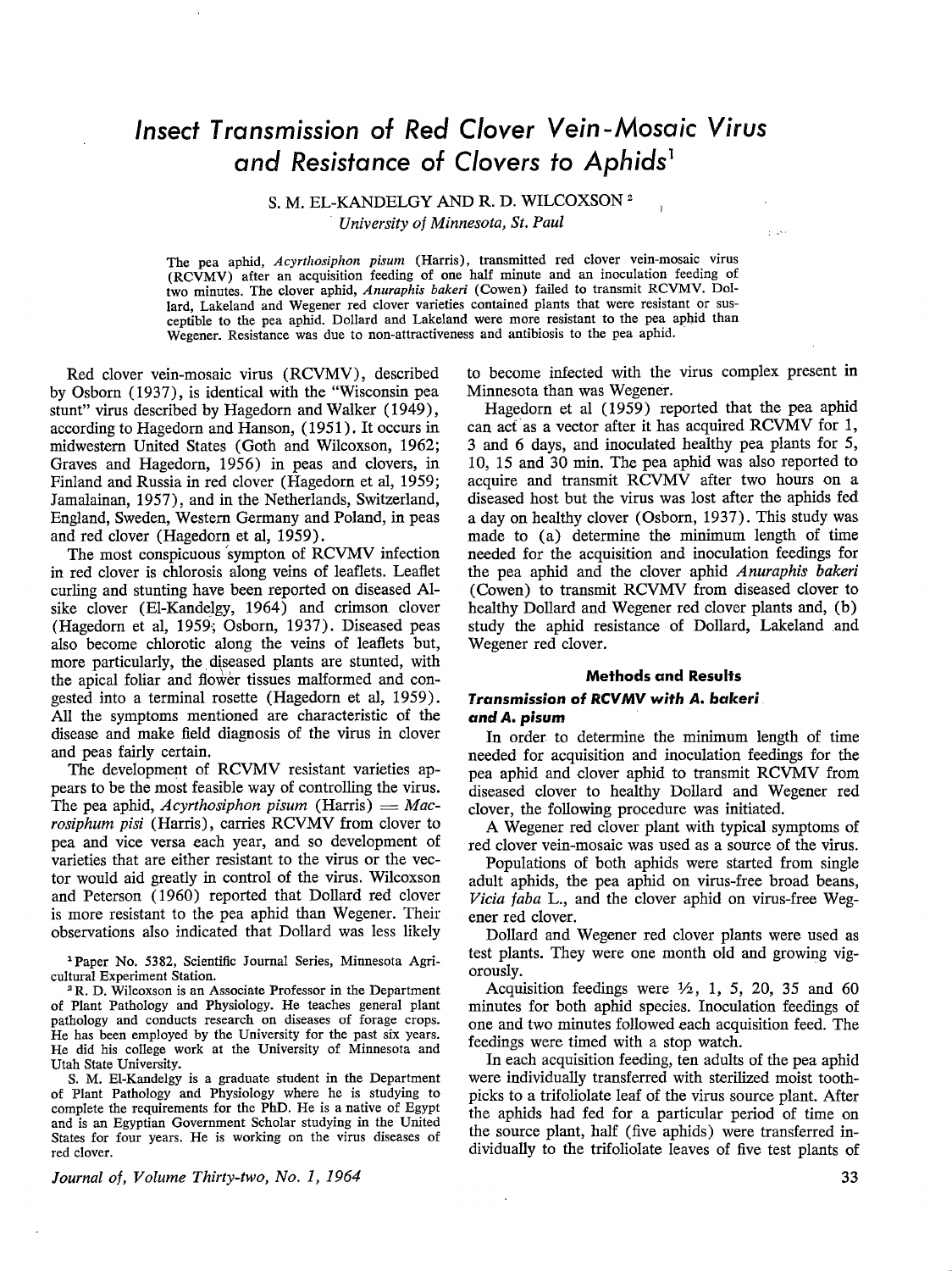either red clover variety (one aphid per plant) to feed for one minute. The other five aphids were transferred to trifoliolate leaves of another set of five test plants ( one aphid per plant), where they were allowed to feed for two minutes. After the aphids had fed on healthy plants they were removed. The same procedure was applied with the clover aphid. Controls were handled in the same manner, except that the aphids were fed on a healthy Wegener red clover plant.

All plants were kept under glass lamp chimneys in a greenhouse at about 24°C. They were observed for one and one half months after inoculation. The success of transmission was judged from sympton development and by indexing on *Gomphrena Globosa* L. Symptoms were first observed five to six weeks after inoculation.

1 TABLE 1. Insect transmission of **RCVMV** by adult pea aphid on Dollard and Wegener red clover.

| Acquisition<br>feeding in | Inoculation<br>feeding in | Dollard<br>No. plants infected <sup>a</sup> | Wegener<br>No. plants infected |
|---------------------------|---------------------------|---------------------------------------------|--------------------------------|
| minutes                   | minutes                   | No. plants tested                           | No. plants tested              |
| $\frac{1}{2}$             |                           | 0/5                                         | 0/5                            |
|                           | 2                         | 2/5                                         | 1/5                            |
|                           |                           | 0/5                                         | 0/5                            |
|                           | 2                         | 2/5                                         | 1/5                            |
| 5                         |                           | 1/5                                         | 1/5                            |
|                           | 2                         | 1/5                                         | 2/5                            |
| 20                        |                           | 3/5                                         | 2/5                            |
|                           | 2                         | 2/5                                         | 0/5                            |
| 35                        |                           | 4/5                                         | 1/5                            |
|                           | 2                         | 2/5                                         | 0/5                            |
| 60                        |                           | 1/5                                         | 0/5                            |
|                           | 2                         | 0/5                                         | 0/5                            |

Control= 0 transmission

<sup>a</sup> The fractions also indicate the number of pea aphids tested and the number that transmitted **RCVMV.** 

Data in Table 1 indicate that the pea aphid can act as a vector. It is difficult to say which combination of acquisition and inoculation feeding was most effective for obtaining infection because infection resulted from each combination except the extremes. It will require more experiments to determine the optimum feeding times. In this test more Dollard than Wegener plants were infected. This aphid can transmit the virus after a one half minute acquisition feed and a two minute inoculation feed and, further, it can also transmit after a 60 minute acquisition and a one minute inoculation feed. The RCVMV was not transmitted by the clover aphid.

#### **Resistance of** *reel* **clover to** *A. bakeri and A.* **pisum**

It was decided to confirm' the findings of Wilcoxson and Peterson (1960) , with respect to resistance of red clover to *A. pisum,* and to extend the study to include *A. bakeri* as well. Although this aphid was not shown to be a vector it is an important pest of clover and has not been studied.

#### **Attractiveness of clovers to** *the apldcls*

Dollard, Lakeland and Wegener red clover one and one half months of age were used. In each of five experiments made during the winter of 1963 under artificial lights in a greenhouse at about 24°C, 12 plants (four of each variety/pot) were transplanted at random into six inch pots. Two pots in each experiment were placed close together in an insect proof cage and a Petri dish cover containing pea aphids was placed so that it rested on the lips of the two adjacent pots. After 24 hours the number of aphids per plant was counted. The same procedure was repeated with respect to the clover aphid. Data are shown in Table 2.

TABLE 2. Attraction • of pea aphid to Dollard, Lakeland and Wegener red clover plants.

|           | No. of pea   | Dollard |    | Lakeland |    | Wegener |    |  |
|-----------|--------------|---------|----|----------|----|---------|----|--|
| Trial No. | aphids added | No.     | %  | No.      | %  | No.     | %  |  |
|           | 120          | 37      | 31 | 17       | 14 | 60      | 50 |  |
| 2         | 100          | 21      | 21 | 14       | 14 | 62      | 62 |  |
| 3         | 90           | 26      | 29 | 8        | 9  | 48      | 53 |  |
| 4         | 90           | 22      | 24 | 11       | 12 | 44      | 49 |  |
| 5         | 60           | 3       | 5  | 23       | 38 | 31      | 52 |  |
| Average   | 88           | 22      | 26 | 17       | 19 | 53      | 57 |  |

•Number of aphids on 8 plants after 24 hours. Between 3 and 13 aphids were lost in each trial after it began. Differences among varieties are significant  $(P=.95)$ .

An average of 57 per cent of the pea aphids selected Wegener, 19 per cent selected Lakeland and 26 per cent selected Dollard. These differences are statistically significant. About 70 per cent of the Wegener plants had 20 aphids/plant and were considered susceptible to the insect. About 80 per cent of the Dollard and Lakeland plants had 0-3 aphids/plant and were considered resistant to the insect. Resistant and susceptible plants from each variety were saved for use in the other experiments reported below.

The attractiveness study was made twice using the clover aphid but it failed both times because the insects died before they found the plants.

#### **Reproduction of** *aphids* **on** *Dollard, Lakeland and*  **Wegener**

*Studies with A. Pisum:* This study was done with individual pea aphids on susceptible and resistant Dollard, Lakeland and Wegener plants selected in the attractiveness studies. The plants were two months old when the experiment was performed. Ten pea aphid susceptible plants and ten resistant plants of each red clover variety were transplanted individually into six inch pots containing sterilized soil. When the plants were well established one adult pea aphid was transferred onto each plant. Each test plant was kept under a glass lamp chimney in a greenhouse at about 20°C. After five hours, each plant was examined to assure the presence of the aphid. In a few cases, when the aphid was not found, another was transferred. Test plants were observed daily and the number of progeny was recorded every 24 hours. Final data were taken after ten days. The experiment was repeated. Results are in Table 3.

The population of the pea aphid was greater on Wegener and least on Dollard. Populations were also significantly greater on the susceptible than the resistant plants of each variety. The differences between susceptible and resistant plants, however, were greater with Wegener and Dollard than with Lakeland.

 $\mathbb{R}^2$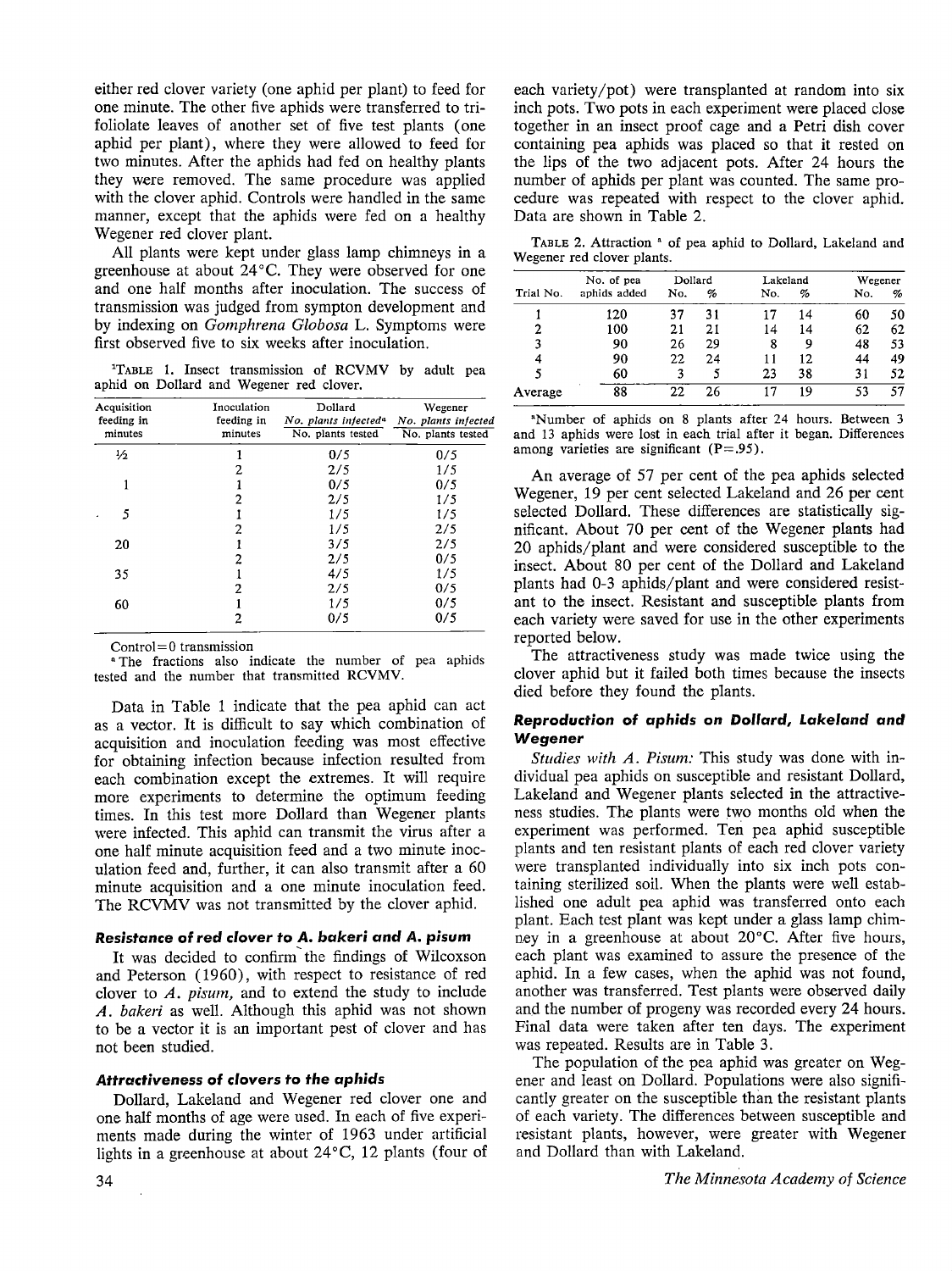TABLE 3. Populations<sup>ª</sup> of pea aphids on susceptible and resistant plants of Dollard, Lakeland and Wegener red clovers on which single aphids were placed for 10 days.

| Dollard |     |               | Lakeland | Wegener |     |  |
|---------|-----|---------------|----------|---------|-----|--|
| s       | R   | s             |          | s       | R   |  |
| No.     | No. | No.           | No.      | No.     | No. |  |
| 274     | 139 | 263<br>$\sim$ | 280      | 537     | 337 |  |

•Progeny from 20 aphids each on a separate plant 10 days. S and **<sup>R</sup>**= susceptible and resistant plants (15-20 aphids/plant and 0-3/plant, respectively) selected in the attractiveness study (Table 2). Differences due to variety, resistance and the interaction were statistically significant  $(P = .75, .90, .00, .75, .75)$ spectively).

Reproductivity of pea aphid on healthy and RCVMV infected Dollard, Lakeland and Wegener plants was also compared. Ten aphids were individually placed on ten plants of each· class of plant in each variety and populations were counted at 24 hour intervals. Results are in Table 4.

The data appear to support the idea that healthy plants supported better reproduction than did diseased

TABLE 4. Progeny• of the pea aphid on healthy and **RCVMV**  infected 'Dollard, Lakeland, and Wegener red clover 8 and 24 days after confinement.

| Trial<br>No. | Days of<br>confine-<br>ment | Heal-<br>thy | Dollard<br>Dis-<br>eased | Heal-<br>thv | Nymphs on<br>Lakeland<br>Dis-<br>eased | Heal-<br>thy | Wegener<br>Dis-<br>eased |
|--------------|-----------------------------|--------------|--------------------------|--------------|----------------------------------------|--------------|--------------------------|
|              | days                        | No.          | No.                      | No.          | No.                                    | No.          | No.                      |
|              | 8                           | 18           | 0                        | 28           | 6                                      | 84           | 8                        |
| 2            | 24                          | 185          | 50                       | 0            | 5                                      | 165          | 263                      |
|              | Average                     | 101          | 25                       | 14           |                                        | 174          | 135                      |

"Total progeny of 10 aphids individually placed on 10 plants in each trial. None of the differences was statistically significant.

plants, but the differences were statistically nonsignificant.

Studies with A. bakeri: The same procedure was used as in the study of reproductivity of the pea aphid except that resistant and susceptible test plants were not used due to the failure of the attractiveness study. After ten days populations of the clover aphid on Dollard were twice those on Wegener or Lakeland (Table 5).

| TABLE 5. Populations <sup>a</sup> of A. bakeri on 3 varieties of red clov- |  |  |  |  |
|----------------------------------------------------------------------------|--|--|--|--|
| er individual plants of which were infested originally with                |  |  |  |  |
| single aphids.                                                             |  |  |  |  |

| Dollard | Lakeland | Wegener   |
|---------|----------|-----------|
| No.     | No.      | No.       |
| 1043    | 443      | 539<br>L. |

•Progeny of 20 aphids on 20 plants after 10 days. The population on Dollard was significantly greater than on the other 2 varieties.

#### **Reproductive** *life span* **of** *individual aphids on* **Dollard,** *Lakeland.,* **and Wegener**

*Studies with A. pisum:* Ten susceptible and ten resistant plants of Dollard, Lakeland and Wegener varieties, three months old, were individually transplanted into six inch pots containing sterilized soil. One adult of the pea aphid was transferred onto each plant and each test plant was kept under a glass lamp chimney in a greenhouse at 20°C. Test plants were observed daily and the number of progeny was recorded every 24 hours. Table 6 indicates the life span of female aphids and the number of nymphs produced on individual plants.

The life span of adult aphids was longer oh susceptible Wegener than on resistant plants of this variety. It was three times longer on susceptible Wegener than on Dollard or Lakeland. Reproductivity was also higher on Wegener than on Dollard and Lakeland.

*Studies with A. bakeri:* This study was done to determine the reproductive life span of the clover aphid on Dollard, Lakeland and Wegener. The plants, three months old, were not selected for resistance. They ( ten from each variety) were individually kept under a glass lamp chimney after one adult aphid was transferred onto each plant. They were kept in a greenhouse at about 20°c. Test plants were observed daily and the aphid progeny counted. Table 7 represents the reproductive life span of individual aphids on single plants of the three red clover varieties.

The life span was two times longer ( 19 days) on Dollard plants than on Lakeland or Wegener. Reproductiv-

|       | Dollard              |   |    |                           |   |                      | Lakeland |                           | Wegener |                      |            |                           |
|-------|----------------------|---|----|---------------------------|---|----------------------|----------|---------------------------|---------|----------------------|------------|---------------------------|
| Plant | Life span<br>in days |   |    | No. of nymphs<br>produced |   | Life span<br>in days |          | No. of nymphs<br>produced |         | Life span<br>in days |            | No. of nymphs<br>produced |
| No.   | $S^*$                | R | s  | R                         | S | R                    |          | R                         |         | R                    | O.         |                           |
|       |                      | ◠ | 20 |                           |   |                      | 28       | 31                        |         | 16                   | 28         | 35                        |
|       |                      |   |    |                           |   |                      |          |                           | $15*$   | h                    | 51         | 22                        |
|       |                      |   | 24 |                           |   |                      |          |                           | $20 -$  |                      | 21         | 13                        |
|       |                      |   | 12 | 27                        |   |                      |          |                           | $25*$   | $15*$                | 51         | 24 <sup>°</sup>           |
|       |                      |   |    | o                         |   |                      | 13       | 10                        |         | $17*$                | 20         | 27                        |
| b.    |                      |   | 16 | 20                        |   |                      |          | 26                        |         |                      | 40         |                           |
|       |                      |   | 27 |                           |   |                      | 32       | 13                        |         |                      | 13         | 10                        |
| o.    |                      |   | 16 |                           |   |                      |          | 18                        |         |                      | $\cdot$ 26 |                           |
| 9.    |                      |   | 14 |                           |   |                      | 12       | 27                        |         |                      | 10         |                           |
| 10.   |                      |   |    |                           |   |                      | 27       | O                         | $19*$   |                      | 27         |                           |
| Avg.  |                      |   | 14 |                           |   |                      | 13       | 13                        |         |                      | 28         | 15                        |

TABLE 6. Reproductive life span of individual females of the pea aphid on susceptible and resistant Dollard, Lakeland, and Wegener red clover varieties.

<sup>a</sup>S and R indicate resistance to pea aphid.

'~ Insect still alive but test was terminated.